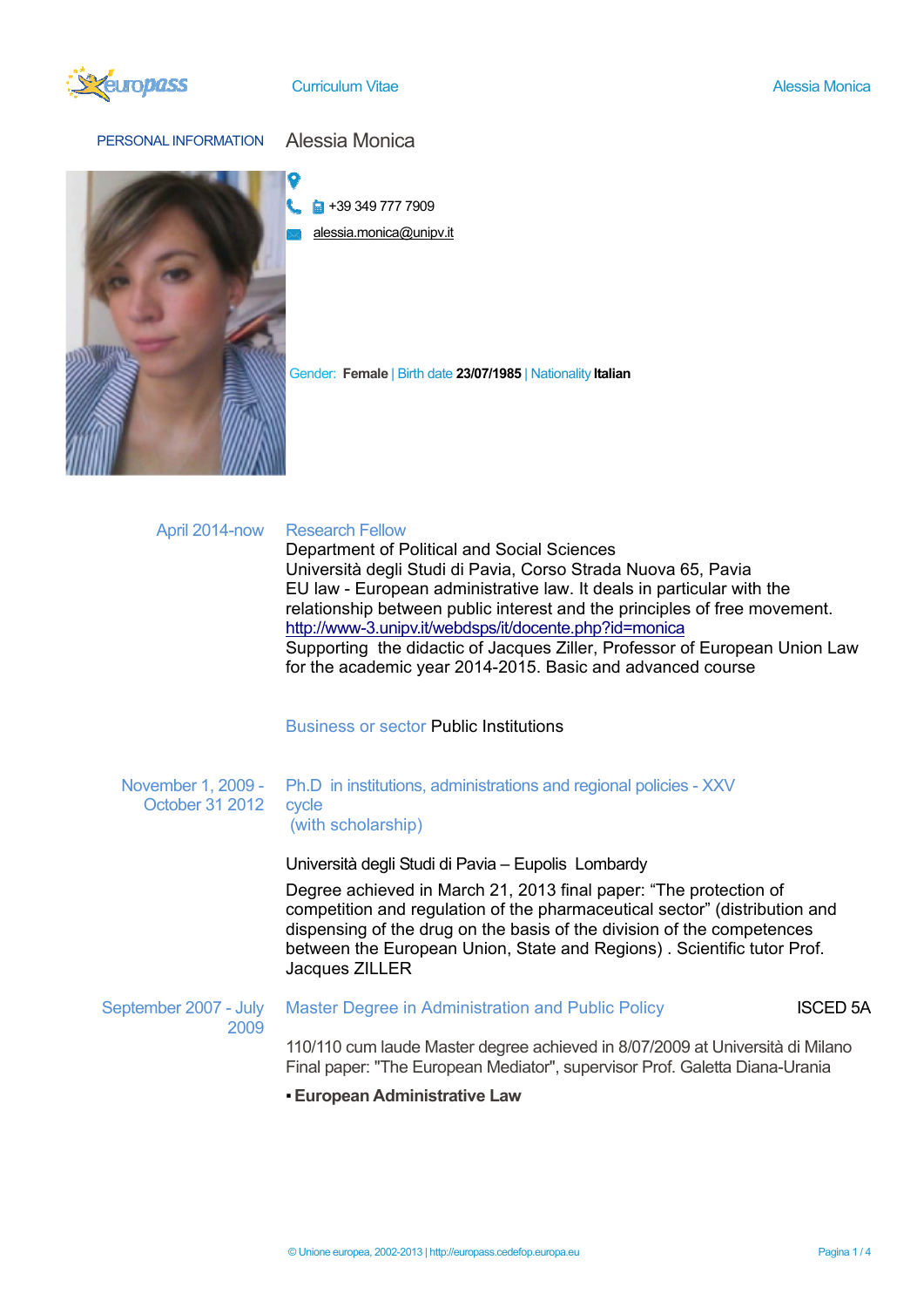

PROFESSIONAL AND ACADEMIC EXPERIENCE

Publications  *The off-label drug: which protection for the interests of the patient (reflections on regulatory attitude of the pharmaceutical market after the case Avastin- Lucentis.) www.biodiritto.org ,in press* 

> *Tar Lazio, Sec.I, judgment December 2, 2014, n. 12168, SIGNALS, in RIDPC, in press*

> *Authorisation schemes and the free movement of services in the European Union, in D.U.Galetta (eds) Administrative Law in the European Union: topics and materials, Giappichelli, February 2014, p. 261-272*

> *Pharmaceutical Market deregulation of Band C: still deadlock (analysis of recent case law until the decision of the Court of Justice, Joined Cases C-159/12 to C-161/12),in the Italian Journal of Public Law Community , 2014, # 1*

> *Maritime state-owned concessions away from the competition, in RIDPC, 2013, No. 2, pp. 437-459*

> *The business of wholesale distribution of medicinal products by the pharmacist and the consequences for failure to request the relevant authorization, note to the judgment of the European Court of Justice, Section II, Part, June 28, 2012 (Case C-7 / 11), in Pharmaceutical Law (section edited by G. Corso and G. Perez), Giustamm.it - Magazine of public law, in press*

> *Deregulation in the field of pharmaceutical distribution on the basis of recent*  actions of the legislature "in Pharmaceutical Law (section edited by G. Corso and G. Perez), *Giustamm.it - Journal of Public Law, 2012, n. 7*

> *The Supplementary protection certificate for medicinal products: interpretive rulings of the Court of Justice EU on the conditions of issue and the relationship with the marketing authorization, REVIEW, in RIDPC, 2012, n. 2, pp. 395-409*

> *Parallel trade in the pharmaceutical sector and the application of competition law, in Pharmaceutical Law (section edited by G. Corso and G. Perez), Giustamm.it- Journal of Public Law, 2011, # 11*

> *The drug: a consumer good of ethical value, in Pharmaceutical Law (section edited by G. Corso and G. Perez), Giustamm.it- Journal of Public Law, 2011, # 6*

> Constitutional Court, judgment of 9 July 2014, n. 216, in RIDPC, 2014, No. 5, in press

> Court of Justice of the European Union, sect. IV, judgment of 26 September 2013 Case C-539/11, New Line Optics Accardi Vincenzo c. Campobello di Mazara, SIGNALS, in RIDPC, 2013, No. 5,

> Court of Justice U.E., sect. III, judgment of 21 June 2012, due 84/11, Criminal proceedings against Marija-Liisa Susisalo, Olli Tuomaala and Merja Ritala, SIGNALS, in RIDPC, 2013, 1,

> European Court of Justice, Section II, Part, judgment of 28 June 2012, Case C-7/11, Criminal proceedings against F. Caronna, in RIDPC, 2012, # 6

 Court of Justice of the European Union, Section III, judgment of 5 May 2011 in Case C-316/09, MSD Sharp & Dohme GmbH, SIGNALS, in RIDPC, 2012, # 2

 Court of Justice of the European Union, sect. II, judgment of 24 March 2011 in Case C-400/08, European Commission c. Kingdom of Spain, SIGNALS, in RIDPC, 2012, # 1

## Attended seminars

 *Legal aspects of forced migration, November 14, 2014, the Province of Pavia, piazza italia N°*

 *The constitutional principles, the European Parliament - November 7, 2013. Course in*  European Union Law - Chair Prof. Jacques ZILLER, Faculty of Political Science, Università degli Studi di Pavia

 *"8ème Rencontre franco-allemande de jeunes chercheurs" - June 13 to 15, 2013, Villa Vigoni, Como - La restriction des droits fondamentaux de l'Union européenne: commentaire in the research project of Stéphanie Murenzi*".

 *Liberalization and the Services Directive: general - aa 2012, 2013, 2014. Course of European Administrative Law - Chair Prof. Galetta Diana-Urania, Faculty of Political Science,*Università degli Studi di Milano

 *Liberalization and the Services Directive: the implementation in Italy - aa 2012, 2013, 2014. Course of European Administrative Law - Chair Prof. Galetta Diana-Urania, Faculty of Political Science,*Università degli Studi di Milano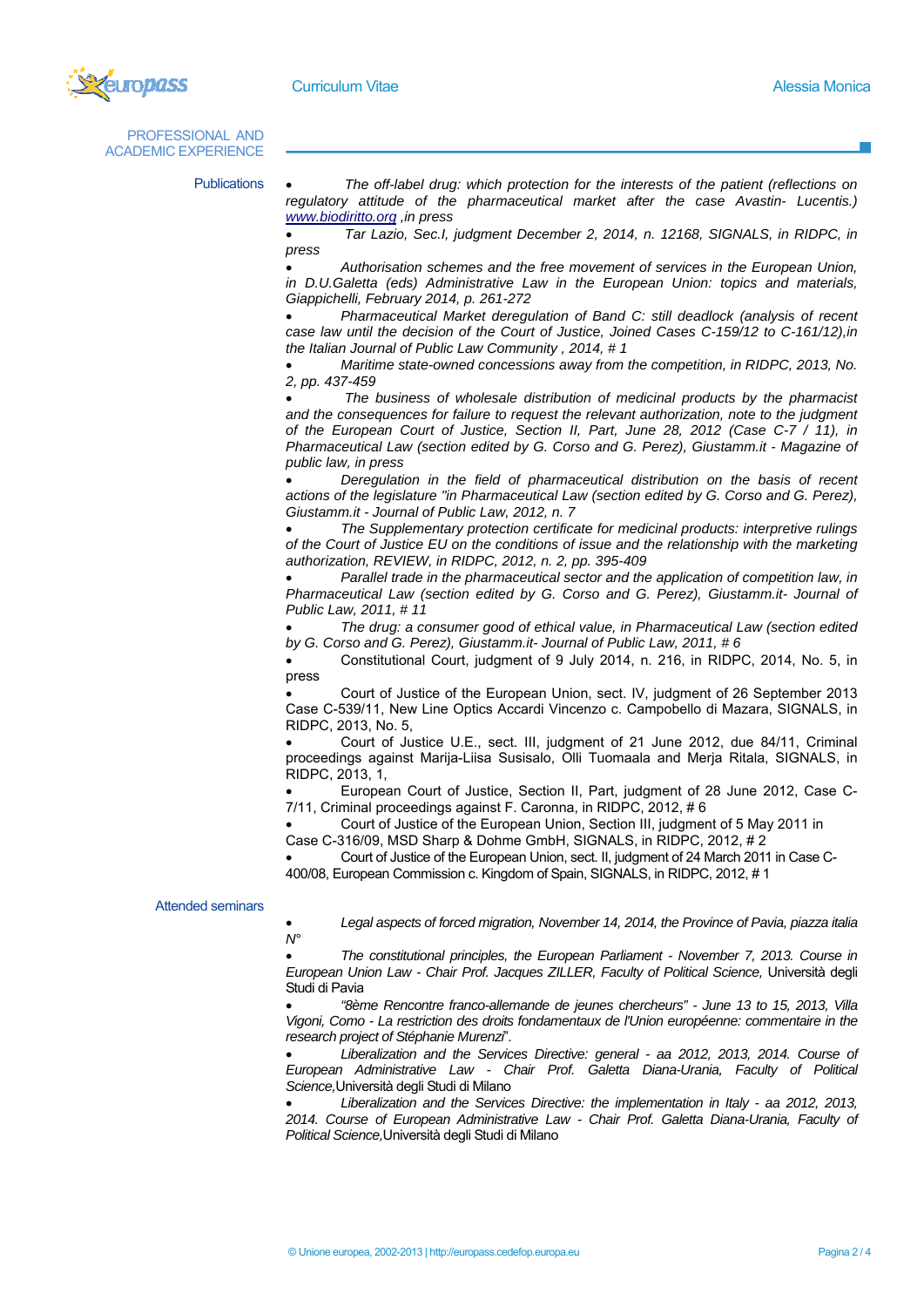

| <b>Extracurricular exams</b>                   |                                                                                                                                                                                                                                                                                                                                                                                                                                                                                                                                                                     | Commercial Law, 20 July 2011, Università degli Studi di Milano, 22/30 |                 | Law of the European Union (basis), June 1, 2011, Università degli Studi di Milano 26/30                                                                                                                                                                                                                                                                                                                        |                |
|------------------------------------------------|---------------------------------------------------------------------------------------------------------------------------------------------------------------------------------------------------------------------------------------------------------------------------------------------------------------------------------------------------------------------------------------------------------------------------------------------------------------------------------------------------------------------------------------------------------------------|-----------------------------------------------------------------------|-----------------|----------------------------------------------------------------------------------------------------------------------------------------------------------------------------------------------------------------------------------------------------------------------------------------------------------------------------------------------------------------------------------------------------------------|----------------|
| Participation in limited number<br>seminars    | Auditor to the Master Degree in healthcare and pharmaceuticals Law - Università di<br>Roma Tre (2012-2013)<br>Seminar on Healthcare and Market, 2nd Conference IW Koln - Istituto Bruno Leoni, 14<br>June 2011, Palazzo Cusani - Milano,<br>Standard costs and mechanisms for sharing the financing of health regions and local<br>health: a challenge for proper resource allocation, July 18, 2011, Università degli Studi Roma Tre -<br>Accademia Nazionale dei Lincei<br>School of Biopolitics, (with scholarship), foundation MagnaCarta, Roma, February 2011. |                                                                       |                 |                                                                                                                                                                                                                                                                                                                                                                                                                |                |
| Europlannig                                    |                                                                                                                                                                                                                                                                                                                                                                                                                                                                                                                                                                     | Nouvelles Technologies, Milano 10-12 December 2014                    |                 | Advanced Training In European Projects - Centre Européen d'Etude et de Recherche et<br>Introduction to Europeans funds - ESMO s.r.l, Roma13-14 october 2014                                                                                                                                                                                                                                                    |                |
| <b>Editorial partnerships</b>                  | Draft Revision Proofreading volume: J. Ziller, Handbook of Law of the policies and institutions of the<br>European Union, Oxford University, February 2013                                                                                                                                                                                                                                                                                                                                                                                                          |                                                                       |                 |                                                                                                                                                                                                                                                                                                                                                                                                                |                |
| Collaborations                                 | Activity of Research of legal materials on trade liberalization for the lawyer. Aldo Russo (Law Firm<br>Scala, Piazza Duse 1 - Milano), February 2011 - May 2012                                                                                                                                                                                                                                                                                                                                                                                                    |                                                                       |                 |                                                                                                                                                                                                                                                                                                                                                                                                                |                |
| <b>OTHER PROFESSIONAL</b><br><b>EXPERIENCE</b> |                                                                                                                                                                                                                                                                                                                                                                                                                                                                                                                                                                     |                                                                       |                 |                                                                                                                                                                                                                                                                                                                                                                                                                |                |
| December 1st 2011- May 25,<br>2014             | Local assistant on. Lara Comi - EU Parliament                                                                                                                                                                                                                                                                                                                                                                                                                                                                                                                       |                                                                       |                 |                                                                                                                                                                                                                                                                                                                                                                                                                |                |
|                                                | interest of the Commission for Internal Market and Consumer Protection (IMCO);<br>the stakeholders in the college for the reports that the deputy directly follows; -<br>resonance in the area and the impact on the image of the deputy;                                                                                                                                                                                                                                                                                                                           |                                                                       |                 | -Support to the deputy in dealing with the various economic players in the region on all issues of<br>- Operational management of relations with the trade associations, with individual voters, and with all<br>- Monitoring of the open files in the committees of jurisdiction of the deputy (the abovementioned<br>IMCO and also the Committee on Industry, Research and Energy - ITRE) to manage the best |                |
| 1 October 2009 - December 31,                  | <b>Business or sector European institutions</b><br><b>Stage</b>                                                                                                                                                                                                                                                                                                                                                                                                                                                                                                     |                                                                       |                 |                                                                                                                                                                                                                                                                                                                                                                                                                |                |
| 2012                                           | Istituto Bruno Leoni, Piazza Castello 11, Milan http://www.brunoleoni.it/<br>Organizing events, updating the website, research activities.<br>Business or sector think tank, Research institutes                                                                                                                                                                                                                                                                                                                                                                    |                                                                       |                 |                                                                                                                                                                                                                                                                                                                                                                                                                |                |
|                                                |                                                                                                                                                                                                                                                                                                                                                                                                                                                                                                                                                                     |                                                                       |                 |                                                                                                                                                                                                                                                                                                                                                                                                                |                |
| <b>OTHER SKILLS</b><br>native language         | <b>ITALIAN</b>                                                                                                                                                                                                                                                                                                                                                                                                                                                                                                                                                      |                                                                       |                 |                                                                                                                                                                                                                                                                                                                                                                                                                |                |
| other languages                                | <b>COMPREHENSION</b>                                                                                                                                                                                                                                                                                                                                                                                                                                                                                                                                                |                                                                       | <b>SPEAKING</b> |                                                                                                                                                                                                                                                                                                                                                                                                                | <b>WRITING</b> |
|                                                | listening                                                                                                                                                                                                                                                                                                                                                                                                                                                                                                                                                           | reading                                                               | interaction     | Spoken production                                                                                                                                                                                                                                                                                                                                                                                              |                |
| <b>INGLESE</b>                                 | B <sub>2</sub>                                                                                                                                                                                                                                                                                                                                                                                                                                                                                                                                                      | C <sub>1</sub>                                                        | <b>B2</b>       | <b>B2</b><br>Attending English course C1 at Comune di Milano, Cso 22 Marzo 59                                                                                                                                                                                                                                                                                                                                  | <b>B2</b>      |
| <b>FRANCESE</b>                                | B <sub>2</sub>                                                                                                                                                                                                                                                                                                                                                                                                                                                                                                                                                      | B <sub>2</sub>                                                        | <b>B2</b>       | B <sub>2</sub>                                                                                                                                                                                                                                                                                                                                                                                                 | B <sub>2</sub> |
|                                                |                                                                                                                                                                                                                                                                                                                                                                                                                                                                                                                                                                     |                                                                       |                 |                                                                                                                                                                                                                                                                                                                                                                                                                |                |
| SPAGNOLO                                       | A <sub>2</sub>                                                                                                                                                                                                                                                                                                                                                                                                                                                                                                                                                      | A <sub>1</sub>                                                        | A2              | A <sub>1</sub>                                                                                                                                                                                                                                                                                                                                                                                                 | A <sub>1</sub> |
|                                                |                                                                                                                                                                                                                                                                                                                                                                                                                                                                                                                                                                     |                                                                       |                 |                                                                                                                                                                                                                                                                                                                                                                                                                |                |